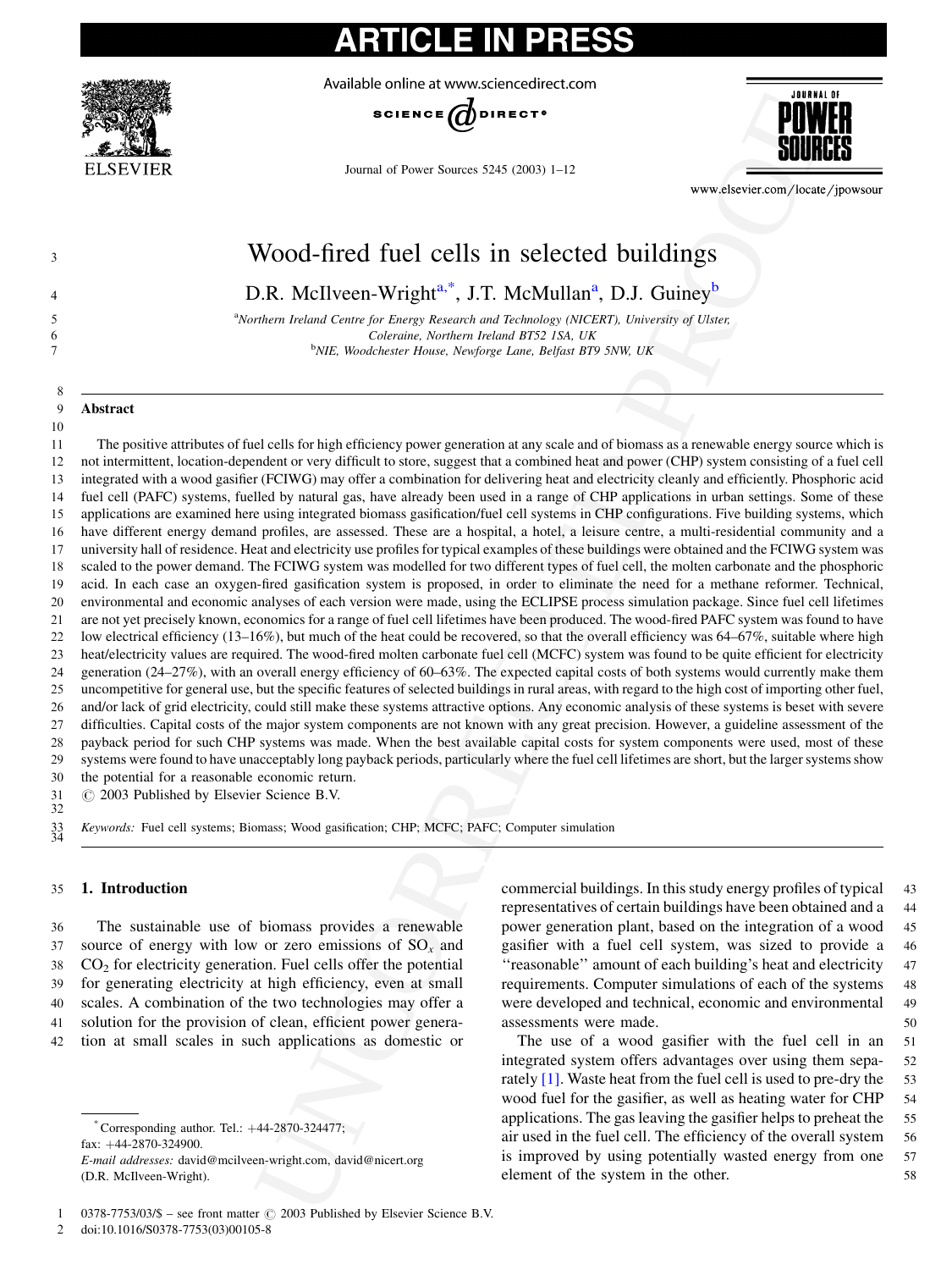# **ARTICLE IN PRESS**

2 D.R. McIlveen-Wright et al. / Journal of Power Sources 5245 (2003) 1–12

### 59 1.1. System technology

### 60 1.1.1. Type of fuel cell

 Two fuel cell types have been chosen to be part of the system, the phosphoric acid fuel cell (PAFC) and the molten carbonate fuel cell (MCFC). The PAFC can only tolerate 1– 64 2% CO at the operating temperature of 200  $\degree$ C, so a "shif- ter'' is needed to convert the CO to hydrogen. Steam is 66 required for the shift reaction. The MCFC operates at 650  $\degree$ C and uses both hydrogen and CO in electricity production, so it does not require a shifter.

### 69 1.1.2. Type of gasifier

 Appropriate gasification technology should be selected to match the requirements of the fuel cell(s) chosen. The type of gasifier technology used and the oxidant employed determine the composition of the gas produced, and this gas should be suitable for efficient operation of the fuel cell. A range of gasification technologies was examined [2] and the Koppers–Totzek entrained-flow gasifier, originally developed for coal gasification and considered to be repre- sentative of commercially available LPO technology [3], was considered to be appropriate. It has also been assessed for biomass [\[4\]](#page-11-0). The LPO gasifier is chosen since it gives a gas low in methane, which means that no reformer is necessary for the fuel cell to ''reform'' the methane to hydrogen and carbon monoxide.

### 84 1.1.3. Process description (using the PAFC)

 The wood is harvested, chipped and transported from the short-rotation-forestry plantation to the power plant. It is assumed to have a moisture content of 100% (dry basis) (this is quite a high value, and wood of lower moisture content would offer efficiency improvements, if available [5]). The wood is dried to a moisture content of 15%, using the hot exhaust gases from the fuel cell in a rotary dryer, and then fed to the gasifier.

 An oxygen-separation plant extracts 95% of the oxygen from incoming air (at atmospheric pressure) to supply the gasifier. Steam is raised using some of the waste heat from 96 the fuel cell and is added at 175  $\degree$ C to the gas leaving the gasifier. The gas/steam mixture transfers heat to the air used 98 by the fuel cell (and provides some hot water at  $85^{\circ}$ C) before entering the shifter. The shifted gas is cooled, cleaned in a conventional scrubber and fed to the fuel cell. The fuel cell is considered to operate in a standard configuration, at 102 200 °C, with the waste heat providing steam (as previously 103 mentioned, for the shift reaction) and hot water (85  $\degree$ C) for possible combined heat and power (CHP) applications.

 It is assumed that 40% of the PAFCs energy can be used to provide electricity. The system is scaled so that this results in a net ac output of about 100 kWe from the fuel cell (the dc output is inverted to ac at an efficiency of 97%).

109 The PAFC can also be replaced by the MCFC in the 110 system and this has other implications for the integrated 111 system. First of all, the MCFC operates at  $650^{\circ}$ C instead of 200 °C for the PAFC. Some higher-grade waste heat will be  $112$ available from a system operating at such a high tempera- 113 ture, which means it could generate steam for other pro- 114 cesses or to drive a steam turbine (the use of a steam turbine 115 will not be investigated here since the scale of the system is 116 too small to use the larger, efficient steam turbines). Sec- 117 ondly, the conversion efficiency of the MCFC is taken to be 118 55% compared to 40% for the PAFC, so more of the energy 119 of the wood gas can be converted into electricity. Finally, the 120 MCFC can use carbon monoxide as well as hydrogen to 121 produce electricity, so no shifter is required in this system. 122

### 2. Selected buildings 123

The objective of this study was to assess the wood-fired fuel 124 cell system for its suitability in supplying electricity and space 125 heating to domestic and commercial buildings. PAFC power 126 plants using natural gas as the fuel had been found to be 127 suitable for a range of CHP applications in urban settings  $[6]$ . 128 The same applications are examined here using the proposed 129 integrated LPO biomass gasifier/fuel cell power plants in CHP 130 configurations [7]. Although it would not be convenient to 131 transport large quantities of wood fuel into densely-populated 132 urban locations, there may be suitable applications for build- 133 ings in small towns, in rural settings or where the plant is of 134 such a size that large amounts of fuel are unnecessary. 135

200 °C for the PAI<sup>C</sup>. Some higher-grade waste her easien for the sample from a yester note that the consistent and higher and higher and higher the constrained in the law of the sample of the sample of the sample of the The first two scenarios for power provision to the build-<br>136 ings, which were examined in that report [8] are also 137 investigated here. The base case scenario, where there is 138 no CHP plant at all and where heat is supplied from a natural 139 gas boiler and electricity is taken from the grid, is shown as 140 the reference case. The second scenario involves a biomass 141 gasifier/fuel cell cogeneration system scaled according to 142 the electricity demand curve for each application to give a 143 high fuel cell occupancy (availability). For the second case 144 any electricity demand peaks will be supplied from the grid 145 and shortfalls in heat demand will be made up by using a 146 natural gas boiler. This is in contrast to the system used in an 147 isolated community, which has also been investigated  $[9]$ , 148 where no heat or power could be imported (or exported). 149

# 2.1. Building systems 150

The fuel cell integrated with a wood gasifier (FCIWG) 151 system is applied to five building applications which have 152 differing energy demand profiles. These are a hospital, a 153 hotel, a leisure centre, a multi-residential community and a 154 university halls of residence, all situated in the UK. Energy 155 demand curves for typical building systems of these types 156 have been obtained and shown in each section. 157

2.2. Hospital 158

The hospital considered is a small one, having 50 beds, 159 and serves a community of around 10,000 people. From the 160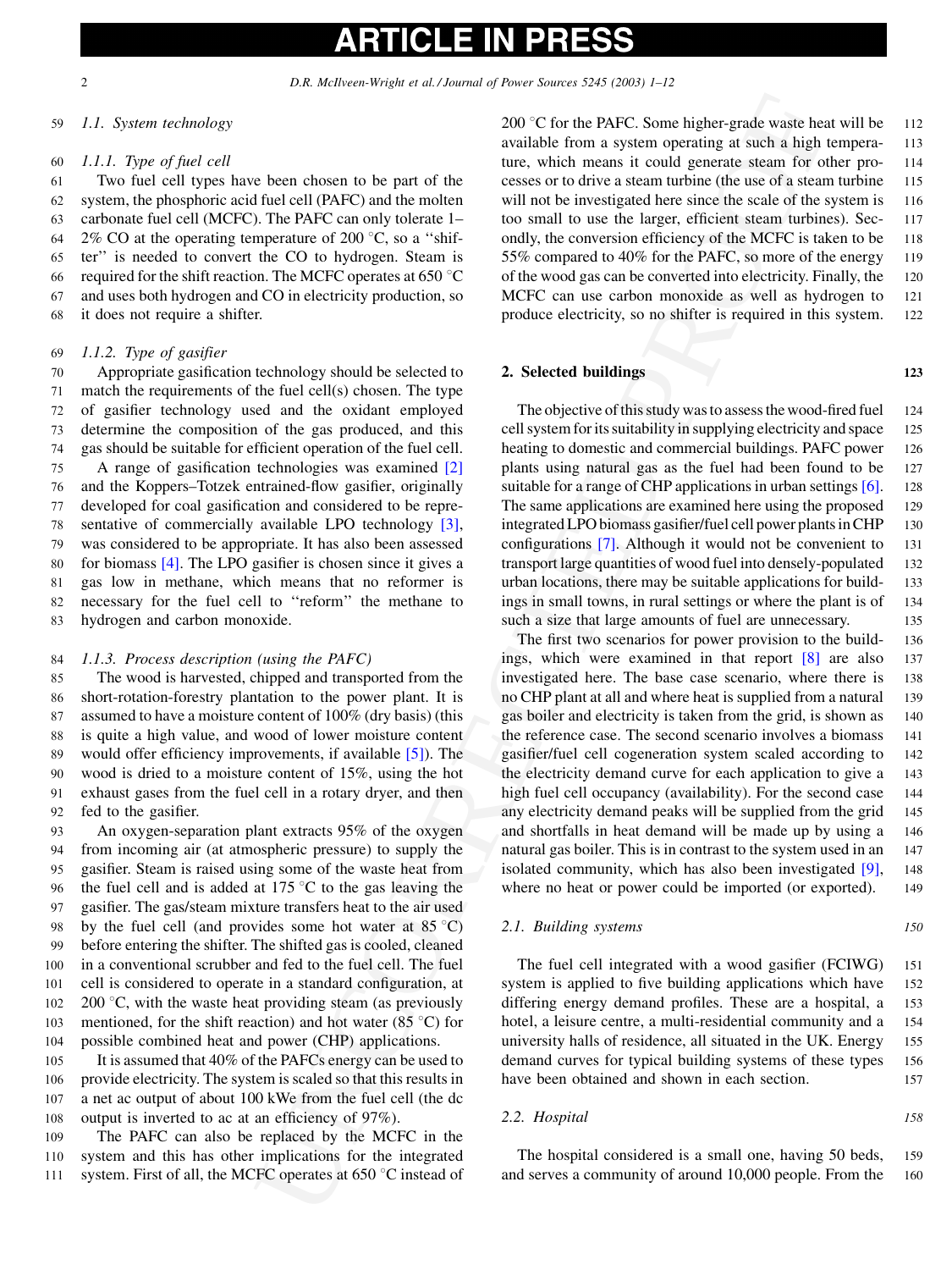D.R. McIlveen-Wright et al. / Journal of Power Sources 5245 (2003) 1–12 3



Fig. 1. Energy profile of the selected hospital.

 electricity demand profile it would appear that supplying about 50% of the average demand would mean that the FCIWG system would be in operation most of the time all year round, i.e. have a high occupancy. The power plant was 165 scaled to meet this electricity requirement (Fig. 1).

166 2.3. Hotel

 The selected hotel has 115 beds. It has a fitness suite with a swimming pool. There is not a large seasonal variation in electricity demand, but there is a large variation in demand during any 24 h period. The electricity output of the wood- fired fuel cell CHP plant was scaled to provide 25% of the average electricity demand, which gives a reasonable occu-pancy value (Fig. 2).

### 174 2.4. Leisure centre

 This leisure centre serves a population of about 15,000 and contains a sports hall, a gymnasium and a swimming pool. Here there is also very little variation in seasonal electricity demand, and the demand is also fairly constant during opening hours. The FCIWG power plant was scaled to provide 179 60% of the average electricity demand, which means that it 180 would work at full load during opening hours [\(Fig. 3\)](#page-3-0). 181

### 2.5. Multi-residential community 182

This community comprises low- and medium-rise blocks 183 of flats accommodating 200 families. Heating usually comes 184 from a centralised boiler. The electricity demand shows 185 large seasonal variations as well as large diurnal variations. 186 The electricity output of the power plant was scaled at only 187 10% of the average electricity demand to keep the occu- 188 pancy reasonable (Fig. 4). 189

### 2.6. University halls of residence 190

They are made up of a small number of medium-rise 191 blocks of flats for 240 students. There are eight single study- 192 bedrooms with shower, a communal kitchen and lounge area 193 on each floor of a block. Space heating is provided from a 194 central boiler. There are large seasonal and diurnal peaks in 195 electricity demand. However, the peaks are not as pro- 196



Fig. 2. Energy profile of the selected hotel.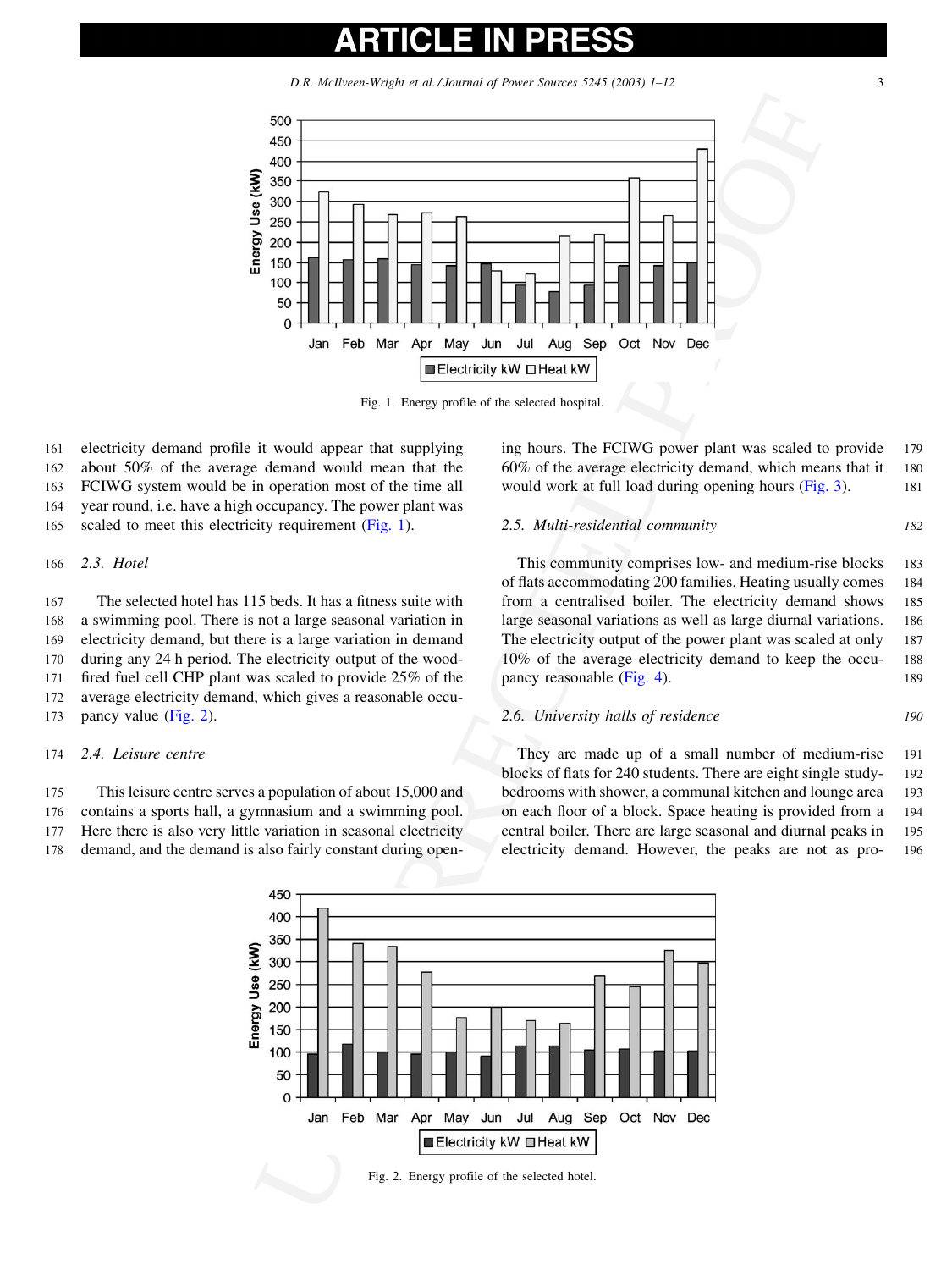<span id="page-3-0"></span>4 D.R. McIlveen-Wright et al. / Journal of Power Sources 5245 (2003) 1–12



Fig. 3. Energy profile of the selected leisure centre.

 nounced as for the multi-residential community. The FCIWG power plant was scaled to provide 20% of the average electricity demand. In addition electricity demand is low during the vacations, which brings the occupancy

201 figure down (Fig. 5).

### 3. Results 202

The ECLIPSE process simulation package [10] was used 203 to evaluate the biomass gasifier/fuel cell cogeneration sys- 204 tems for the different building types. The technical and 205



Fig. 4. Energy profile of the selected multi-residential community.



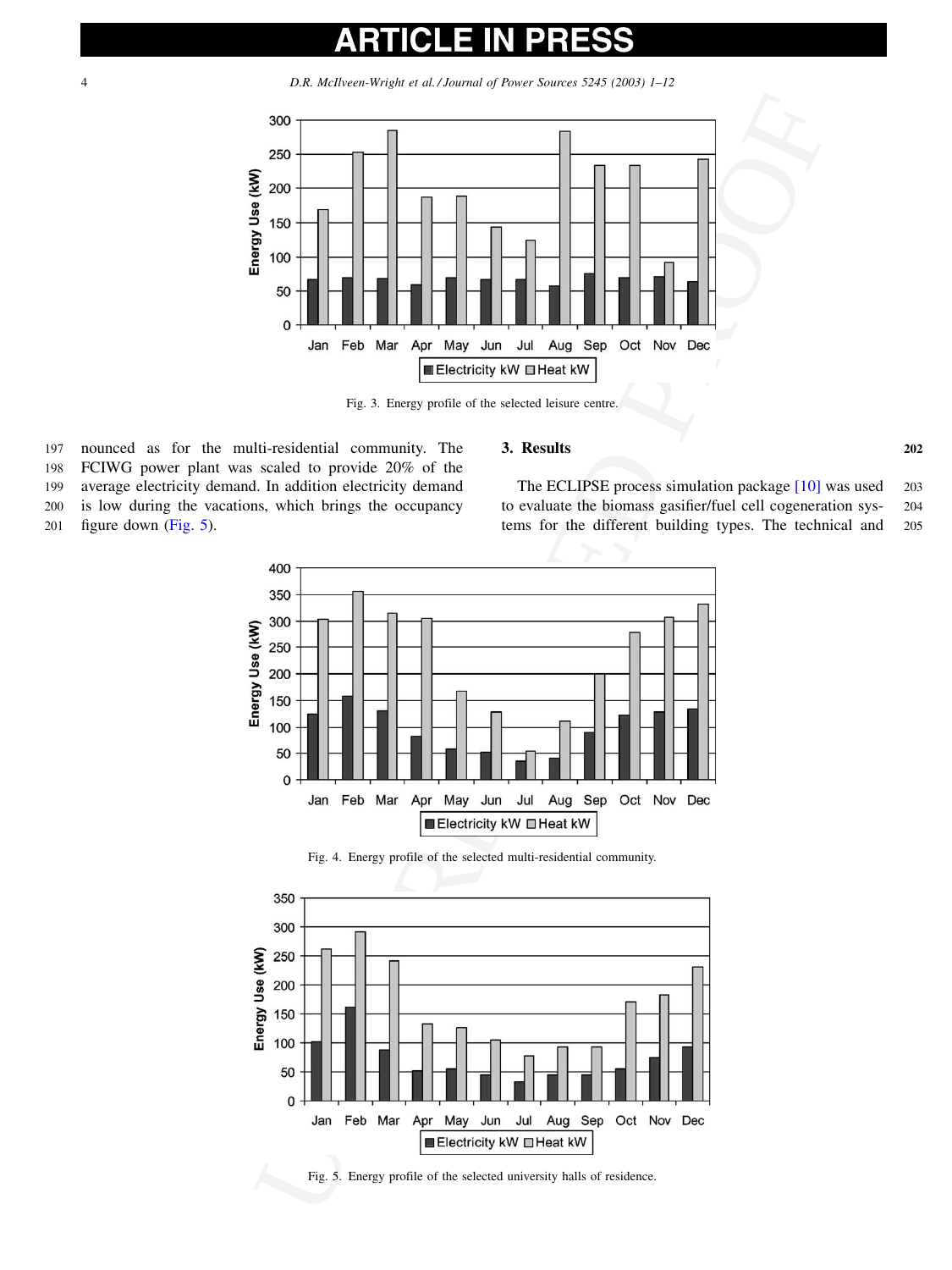### **SS ARTICLE IN** PR

D.R. McIlveen-Wright et al. / Journal of Power Sources 5245 (2003) 1–12 5

### Table 1

| Process identity                    | Hospital   | Hotel       | Leisure centre | Halls of residence | Multi-residential |
|-------------------------------------|------------|-------------|----------------|--------------------|-------------------|
| Fuel cell type                      | PAFC       | <b>PAFC</b> | <b>PAFC</b>    | PAFC               | <b>PAFC</b>       |
| Reformer type                       | None       | None        | None           | None               | None              |
| Fuel feedstock                      | Wood       | Wood        | Wood           | Wood               | Wood              |
| Sulphur removal technology          | None       | None        | None           | None               | None              |
| $CO2$ sequestration technology      | None       | None        | None           | None               | None              |
| Anode recycle                       | Yes        | Yes         | Yes            | Yes                | Yes               |
| Operating temperature $(^{\circ}C)$ | 200        | 200         | 200            | 200                | 200               |
| CO shifter                          | Yes        | Yes         | Yes            | Yes                | Yes               |
| Gasifier type                       | <b>LPO</b> | <b>LPO</b>  | <b>LPO</b>     | <b>LPO</b>         | <b>LPO</b>        |
| Wood input (dry tonnes per day)     | 2.6        | 1.3         | 1.8            | 1.0                | 0.6               |
| Thermal input (kW, HHV)             | 563.8      | 279.5       | 386.5          | 211.0              | 125.8             |
| Thermal input (kW, LHV)             | 524.1      | 259.8       | 359.3          | 196.1              | 116.9             |
| PAFC power output (kWe dc)          | 114.6      | 56.8        | 78.6           | 42.9               | 25.6              |
| PAFC power output (kWe ac)          | 111.2      | 55.1        | 76.2           | 41.6               | 24.8              |
| Auxiliary power usage (kWe)         | 30.6       | 16.9        | 22.2           | 13.4               | 8.8               |
| Net electrical output (kWe)         | 80.6       | 38.2        | 54.0           | 28.2               | 16.0              |
| Available waste heat (kWth)         | 268.6      | 133.2       | 184.1          | 100.5              | 59.9              |
| Electrical efficiency (%, HHV)      | 14.3       | 13.7        | 14.0           | 13.4               | 12.7              |
| Electrical efficiency (%, LHV)      | 15.4       | 14.7        | 15.0           | 14.4               | 13.7              |
| Overall energy efficiency (%, HHV)  | 61.9       | 61.3        | 61.6           | 61.0               | 60.3              |
| Overall energy efficiency (%, LHV)  | 66.6       | 66.0        | 66.3           | 65.6               | 64.9              |
| Gaseous emissions                   |            |             |                |                    |                   |
| $CO_2$ (g kWh <sup>-1</sup> )       | 2420       | 2530        | 2480           | 2590               | 2720              |
| $SO_x$ (g kWh <sup>-1</sup> )       |            |             |                |                    |                   |
| $NOx$ (g kWh <sup>-1</sup> )        |            |             |                |                    |                   |

### Table 2

<span id="page-4-0"></span>

| Process identity                                                                                                                                                                                                                                                                                                                                                                                                                                                                                                                                                         | Hospital          | Hotel             | Leisure centre    | Halls of residence | Multi-residential         |
|--------------------------------------------------------------------------------------------------------------------------------------------------------------------------------------------------------------------------------------------------------------------------------------------------------------------------------------------------------------------------------------------------------------------------------------------------------------------------------------------------------------------------------------------------------------------------|-------------------|-------------------|-------------------|--------------------|---------------------------|
| Fuel cell type                                                                                                                                                                                                                                                                                                                                                                                                                                                                                                                                                           | PAFC              | PAFC              | <b>PAFC</b>       | PAFC               | PAFC                      |
| Reformer type                                                                                                                                                                                                                                                                                                                                                                                                                                                                                                                                                            | None              | None              | None              | None               | None                      |
| Fuel feedstock                                                                                                                                                                                                                                                                                                                                                                                                                                                                                                                                                           | Wood              | Wood              | Wood              | Wood               | Wood                      |
| Sulphur removal technology                                                                                                                                                                                                                                                                                                                                                                                                                                                                                                                                               | None              | None              | None              | None               | None                      |
| $CO2$ sequestration technology                                                                                                                                                                                                                                                                                                                                                                                                                                                                                                                                           | None              | None              | None              | None               | None                      |
| Anode recycle                                                                                                                                                                                                                                                                                                                                                                                                                                                                                                                                                            | Yes               | Yes               | Yes               | Yes                | Yes                       |
| Operating temperature $(^{\circ}C)$                                                                                                                                                                                                                                                                                                                                                                                                                                                                                                                                      | 200               | 200               | 200               | 200                | 200                       |
| CO shifter<br>Gasifier type                                                                                                                                                                                                                                                                                                                                                                                                                                                                                                                                              | Yes<br><b>LPO</b> | Yes<br><b>LPO</b> | Yes<br><b>LPO</b> | Yes<br><b>LPO</b>  | Yes<br><b>LPO</b>         |
| Wood input (dry tonnes per day)                                                                                                                                                                                                                                                                                                                                                                                                                                                                                                                                          | 2.6               | 1.3               | 1.8               | 1.0                | 0.6                       |
| Thermal input (kW, HHV)                                                                                                                                                                                                                                                                                                                                                                                                                                                                                                                                                  | 563.8             | 279.5             | 386.5             | 211.0              | 125.8                     |
| Thermal input (kW, LHV)                                                                                                                                                                                                                                                                                                                                                                                                                                                                                                                                                  | 524.1             | 259.8             | 359.3             | 196.1              | 116.9                     |
| PAFC power output (kWe dc)                                                                                                                                                                                                                                                                                                                                                                                                                                                                                                                                               | 114.6             | 56.8              | 78.6              | 42.9               | 25.6                      |
| PAFC power output (kWe ac)                                                                                                                                                                                                                                                                                                                                                                                                                                                                                                                                               | 111.2             | 55.1              | 76.2              | 41.6               | 24.8                      |
| Auxiliary power usage (kWe)                                                                                                                                                                                                                                                                                                                                                                                                                                                                                                                                              | 30.6              | 16.9              | 22.2              | 13.4               | 8.8                       |
| Net electrical output (kWe)                                                                                                                                                                                                                                                                                                                                                                                                                                                                                                                                              | 80.6              | 38.2              | 54.0              | 28.2               | 16.0                      |
| Available waste heat (kWth)                                                                                                                                                                                                                                                                                                                                                                                                                                                                                                                                              | 268.6             | 133.2             | 184.1             | 100.5              | 59.9                      |
| Electrical efficiency (%, HHV)                                                                                                                                                                                                                                                                                                                                                                                                                                                                                                                                           | 14.3              | 13.7              | 14.0              | 13.4               | 12.7                      |
| Electrical efficiency (%, LHV)                                                                                                                                                                                                                                                                                                                                                                                                                                                                                                                                           | 15.4              | 14.7              | 15.0              | 14.4               | 13.7                      |
| Overall energy efficiency (%, HHV)                                                                                                                                                                                                                                                                                                                                                                                                                                                                                                                                       | 61.9              | 61.3              | 61.6              | 61.0               | 60.3                      |
| Overall energy efficiency (%, LHV)                                                                                                                                                                                                                                                                                                                                                                                                                                                                                                                                       | 66.6              | 66.0              | 66.3              | 65.6               | 64.9                      |
| Gaseous emissions                                                                                                                                                                                                                                                                                                                                                                                                                                                                                                                                                        |                   |                   |                   |                    |                           |
| $CO_2$ (g kWh <sup>-1</sup> )                                                                                                                                                                                                                                                                                                                                                                                                                                                                                                                                            | 2420              | 2530              | 2480              | 2590               | 2720                      |
| $SO_x$ (g kWh <sup>-1</sup> )                                                                                                                                                                                                                                                                                                                                                                                                                                                                                                                                            |                   |                   |                   |                    |                           |
|                                                                                                                                                                                                                                                                                                                                                                                                                                                                                                                                                                          |                   |                   |                   |                    |                           |
| $NO_x$ (g kWh <sup>-1</sup> )                                                                                                                                                                                                                                                                                                                                                                                                                                                                                                                                            |                   |                   |                   |                    |                           |
|                                                                                                                                                                                                                                                                                                                                                                                                                                                                                                                                                                          | Hospital          | Hotel             | Leisure centre    | Halls of residence |                           |
|                                                                                                                                                                                                                                                                                                                                                                                                                                                                                                                                                                          | MCFC              | <b>MCFC</b>       | <b>MCFC</b>       | <b>MCFC</b>        | <b>MCFC</b>               |
|                                                                                                                                                                                                                                                                                                                                                                                                                                                                                                                                                                          | None              | Nome              | None              | None               | Multi-residential<br>None |
|                                                                                                                                                                                                                                                                                                                                                                                                                                                                                                                                                                          | Wood              | Wood              | Wood              | Wood               | Wood                      |
|                                                                                                                                                                                                                                                                                                                                                                                                                                                                                                                                                                          | None              | None              | None              | None               | None                      |
|                                                                                                                                                                                                                                                                                                                                                                                                                                                                                                                                                                          | None              | None              | None              | None               | None                      |
|                                                                                                                                                                                                                                                                                                                                                                                                                                                                                                                                                                          | Yes               | Yes               | Yes               | Yes                | Yes                       |
|                                                                                                                                                                                                                                                                                                                                                                                                                                                                                                                                                                          | 650               | 650               | 650               | 650                | 650                       |
|                                                                                                                                                                                                                                                                                                                                                                                                                                                                                                                                                                          | None              | None              | None              | None               | None                      |
|                                                                                                                                                                                                                                                                                                                                                                                                                                                                                                                                                                          | <b>LPO</b>        | <b>LPO</b>        | <b>LPO</b>        | <b>LPO</b>         | <b>LPO</b>                |
|                                                                                                                                                                                                                                                                                                                                                                                                                                                                                                                                                                          | 1.5               | 0.7               | 1.0               | 0.5                | 0.3                       |
|                                                                                                                                                                                                                                                                                                                                                                                                                                                                                                                                                                          | 321.8             | 157.6             | 219.5<br>204.0    | 116.8<br>108.6     | 69.3<br>64.4              |
|                                                                                                                                                                                                                                                                                                                                                                                                                                                                                                                                                                          | 299.2<br>106.4    | 146.5<br>52.1     | 72.6              | 38.6               | 22.9                      |
|                                                                                                                                                                                                                                                                                                                                                                                                                                                                                                                                                                          | 103.2             | 50.5              | 70.4              | 37.4               | 22.2                      |
|                                                                                                                                                                                                                                                                                                                                                                                                                                                                                                                                                                          | 23.0              | 12.5              | 16.5              | 9.6                | 6.2                       |
|                                                                                                                                                                                                                                                                                                                                                                                                                                                                                                                                                                          | 80.2              | 38.0              | 53.9              | 27.8               | 16.0                      |
|                                                                                                                                                                                                                                                                                                                                                                                                                                                                                                                                                                          | 107.2             | 52.5              | 73.1              | 38.9               | 23.1                      |
| Table 2<br>Technical and environmental results for the MCFC systems<br>Process identity<br>Fuel cell type<br>Reformer type<br>Fuel feedstock<br>Sulphur removal technology<br>Anode recycle                                                                                                                                                                                                                                                                                                                                                                              | 24.9              | 24.1              | 24.6              | 23.8               | 23.1                      |
|                                                                                                                                                                                                                                                                                                                                                                                                                                                                                                                                                                          | 26.8              | 25.9              | 26.4              | 25.6               | 24.8                      |
|                                                                                                                                                                                                                                                                                                                                                                                                                                                                                                                                                                          | 58.2<br>62.6      | 57.4<br>61.8      | 57.9<br>62.3      | 57.1<br>61.4       | 56.4<br>60.7              |
|                                                                                                                                                                                                                                                                                                                                                                                                                                                                                                                                                                          |                   |                   |                   |                    |                           |
| Gaseous emissions                                                                                                                                                                                                                                                                                                                                                                                                                                                                                                                                                        |                   |                   |                   |                    |                           |
| $CO2$ sequestration technology<br>Operating temperature $(^{\circ}C)$<br>CO shifter<br>Gasifier type<br>Wood input (dry tonnes per day)<br>Thermal input (kW, HHV)<br>Thermal input (kW, LHV)<br>PAFC power output (kWe dc)<br>PAFC power output (kWe ac)<br>Auxiliary power usage (kWe)<br>Net electrical output (kWe)<br>Available waste heat (kWth)<br>Electrical efficiency (%, HHV)<br>Electrical efficiency (%, LHV)<br>Overall energy efficiency (%, HHV)<br>Overall energy efficiency (%, LHV)<br>$CO_2$ (g kWh <sup>-1</sup> )<br>$SO_x$ (g kWh <sup>-1</sup> ) | 1420              | 1470              | 1440              | 1490               | 1530                      |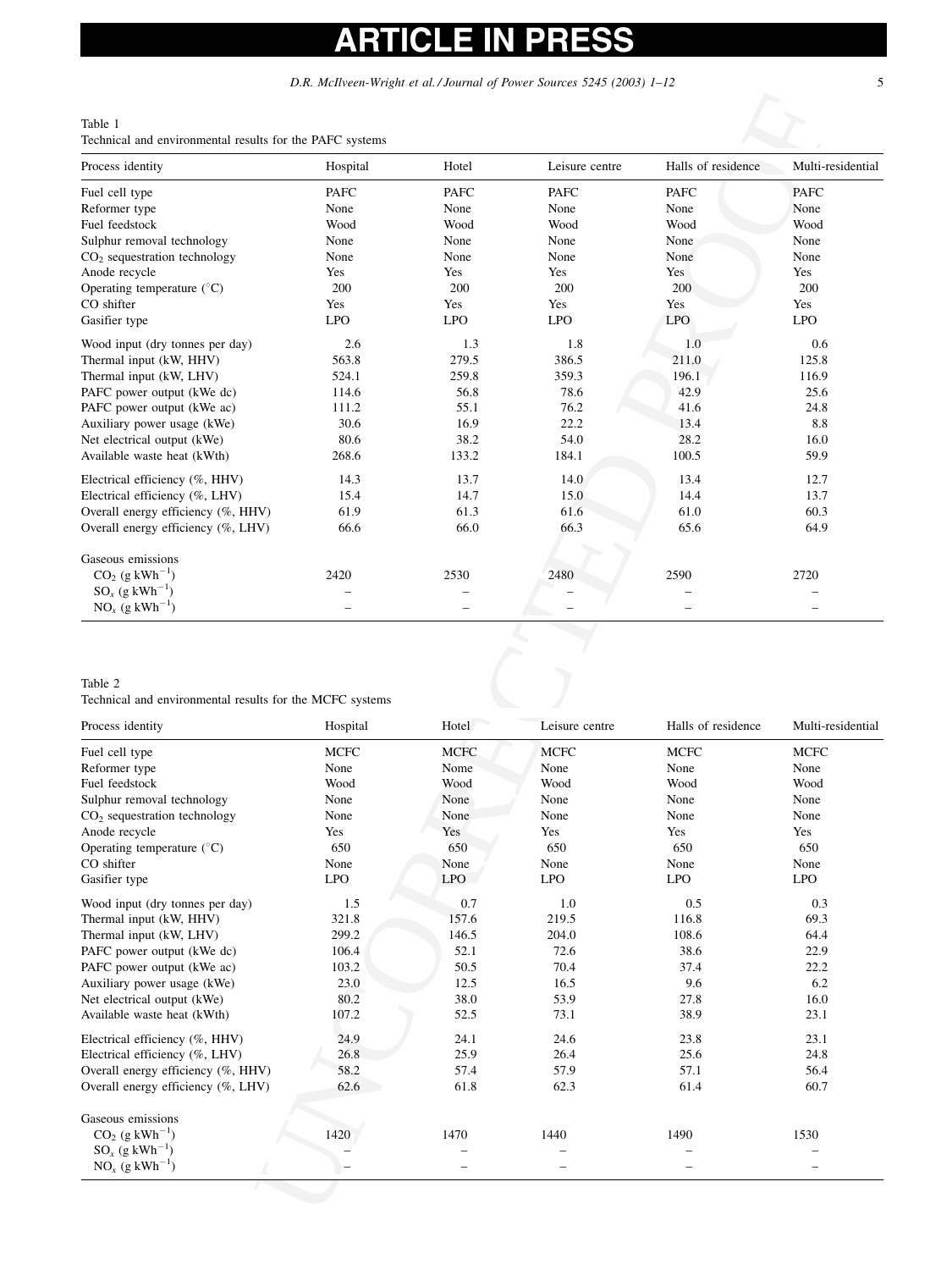<span id="page-5-0"></span>6 D.R. McIlveen-Wright et al. / Journal of Power Sources 5245 (2003) 1–12



Fig. 6. Specific investment for the systems proposed for the hospital.

206 environmental results for the LPO biomass gasifier/PAFC 207 CHP systems are summarised in Tables 1 and 2 for the 208 systems using MCFCs in place of the PAFCs.

209 The electrical efficiency of the LPO biomass gasifier/ 210 PAFC CHP system decreases with electrical output from 211 15.4 to 13.7% as the overall energy efficiency, including

212 low grade heat, falls from 66.6 to 64.9%. These efficiencies 213 could be improved if drier feedstock is used, or the

214 wood can be dried without diverting energy from the

215 system.  $CO<sub>2</sub>$  emissions increase from 2420 to 2720 g

 $kWh^{-1}$  as the electrical output decreases. Other emissions 216 are negligible. 217

The CHP system using the integrated LPO biomass 218 gasifier and MCFC has an electrical efficiency of 26.8%, 219 dropping to 24.8% as the electrical output falls. The overall 220 energy efficiency falls from  $62.6$  to  $60.7\%$ , and  $CO<sub>2</sub>$  emis- 221 sions increase from 1420 to 1530 g  $kWh^{-1}$  as the electrical 222 output decreases. The MCFC offers clear technical and 223 environmental advantages over the PAFC in these CHP 224 systems. 225



Fig. 7. Specific investment for the systems proposed for the hotel.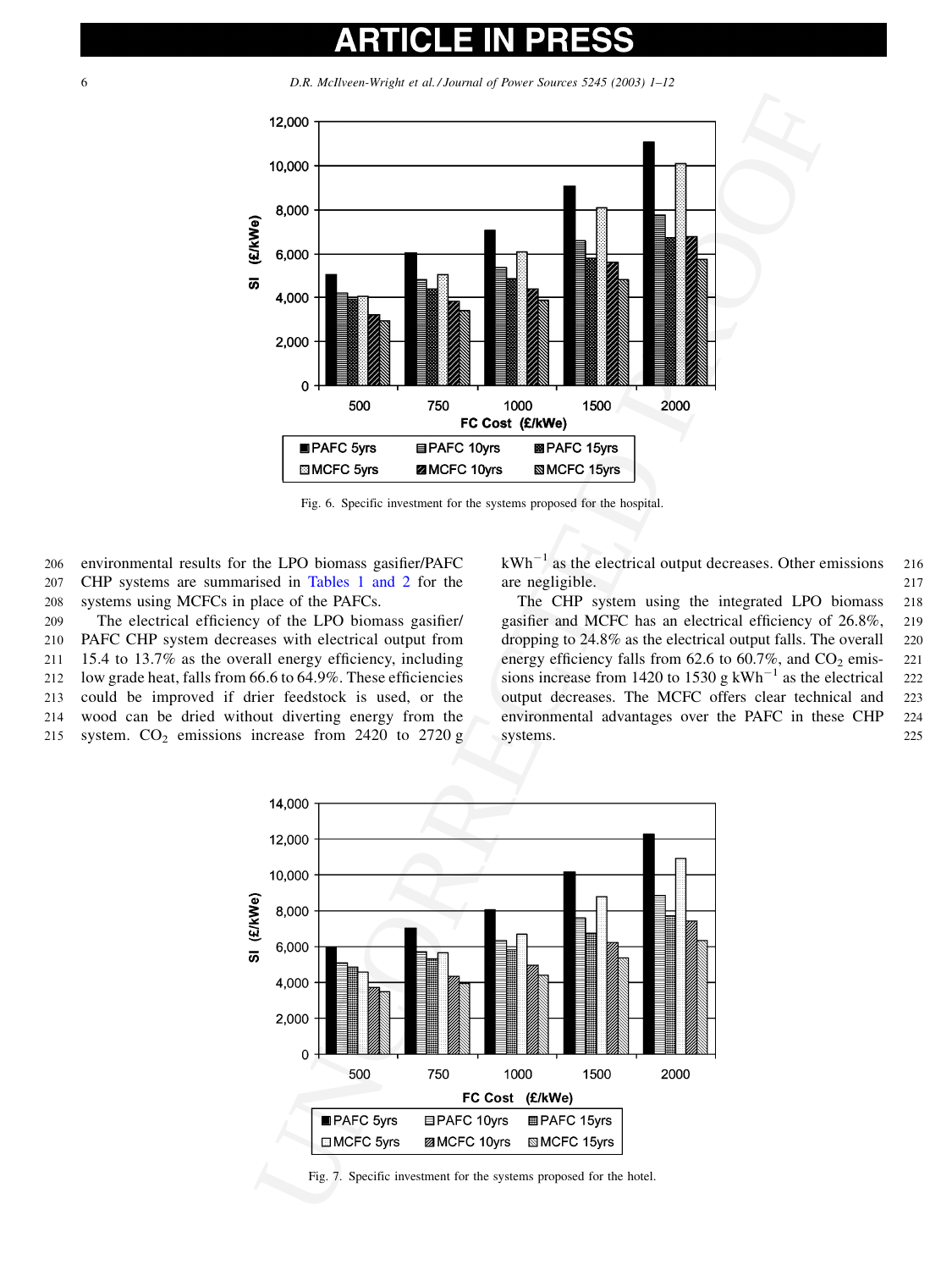D.R. McIlveen-Wright et al. / Journal of Power Sources 5245 (2003) 1–12 7



Fig. 8. Specific investment for the systems proposed for the leisure centre.

### 226 3.1. Economic analysis

227 Conventional fossil fuel power generation systems usually

228 have life spans between 20 and 30 years. The gasification and

229 ancillary equipment in the FCIWG systems would be expected

to have similar lifetimes, but there is considerable uncertainty 230 in the durability and operating life of the fuel cells. For this 231 reason the systems have been assessed with fuel cell lifetimes 232 of 5, 10 and 15 years considered, and their replacement (and 233 consequent increase in system cost) taken into account. 234



Fig. 9. Specific investment for the systems proposed for the multi-residential community.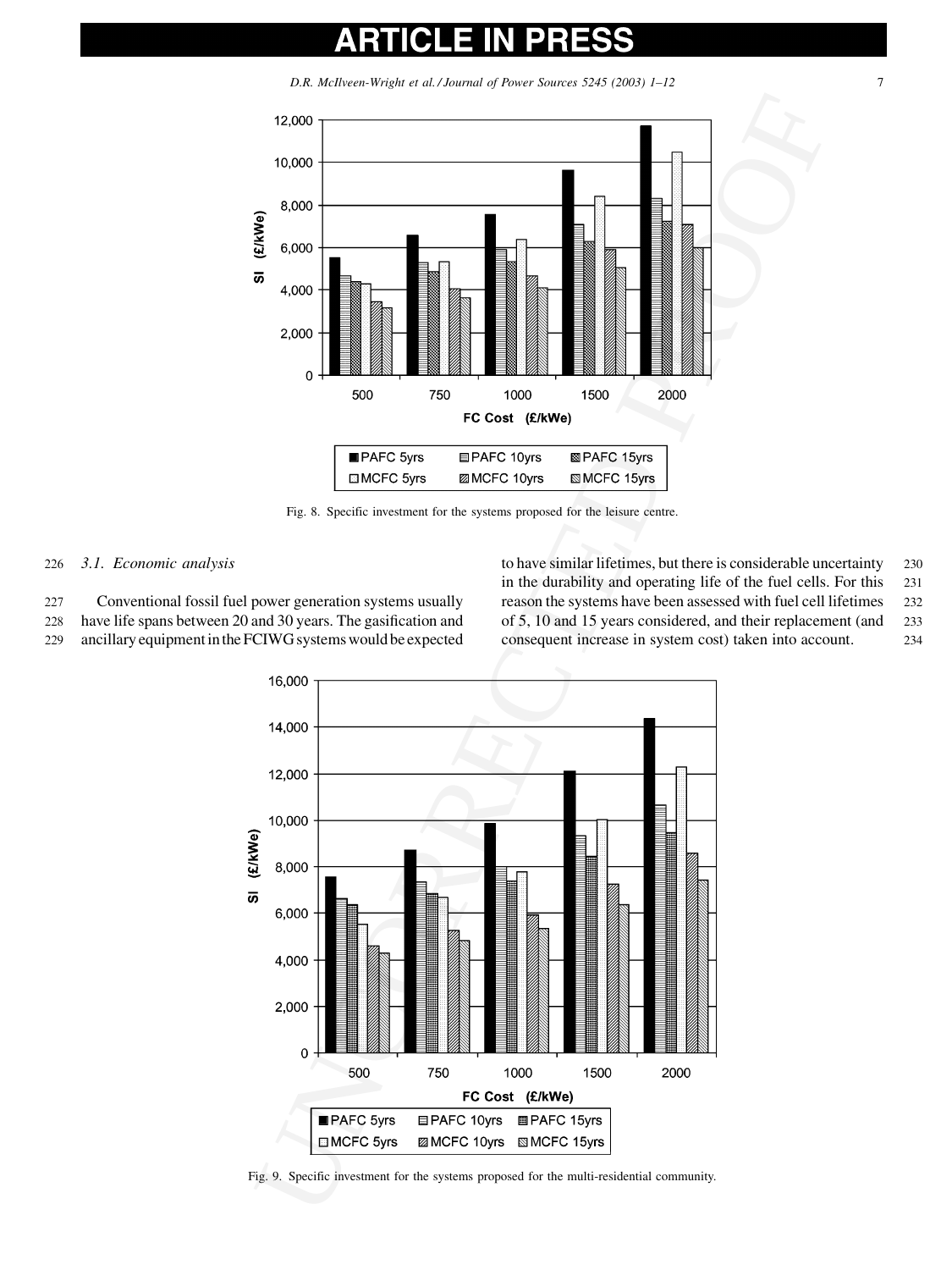<span id="page-7-0"></span>8 D.R. McIlveen-Wright et al. / Journal of Power Sources 5245 (2003) 1–12



Fig. 10. Specific investment for the systems proposed for the halls of residence.

235 In addition, fuel cell costs are difficult to estimate, so a 236 range of costs from £500 to £2000 per installed kilo Watt has 237 been used in the analysis.

### 238 3.1.1. Specific investment

239 The assessment of the specific investment (SI, or system 240 cost per net kilo Watt of electricity generated) of the FCIWG 241 for each application is shown in the following charts.

242 In any chart each group of columns shows (from left to

243 right) the system with the PAFC having a fuel cell life of 5,

10 and 15 years, respectively, followed by the system with 244 the MCFC for the same fuel cell lifetimes ( $Figs. 6-10$ ). 245

### 3.1.2. Simple payback scenario 246

In the context of these applications the heat and electricity 247 produced by the FCIWG systems is not for sale to the public 248 or to power utilities, but are for internal consumption in the 249 buildings. 250

One method of assessing the economic viability of the 251 system is to consider the savings in payments for electricity 252

![](_page_7_Figure_14.jpeg)

Fig. 11. Payback time for systems for all selected buildings with a fuel cell cost of £1000 kWe<sup>-1</sup>.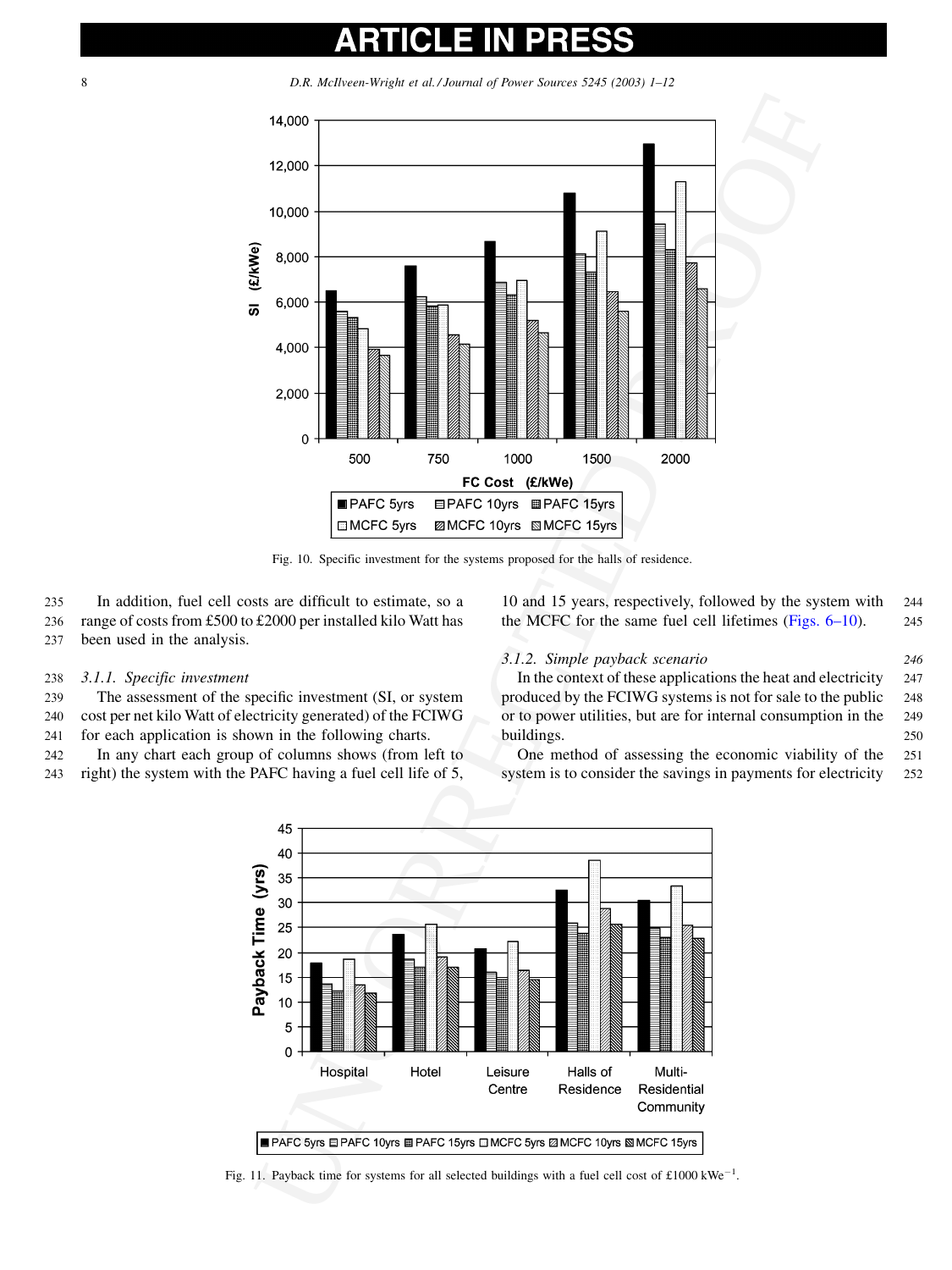D.R. McIlveen-Wright et al. / Journal of Power Sources 5245 (2003) 1–12 9

![](_page_8_Figure_2.jpeg)

Fig. 12. Payback time for systems for all selected buildings with a fuel cell cost of £500 kWe<sup>-1</sup>.

 and natural gas as repayment for the capital cost of the system. It could be assumed that a building would normally have a natural gas boiler to provide heat, and would take electricity from the grid. If the FCIWG system were installed, then less gas would be used in the boiler and less electricity taken from the grid. The savings in buying in this power can be set against the repayment of the capital costs of the FCIWG system using simple payback.

 This has been done for all the systems, for fuel cell lifetimes of 5, 10 and 15 years. Tables of these calculations are shown in [Appendix A](#page-11-0) for a fuel cell cost of  $\pm 1000$  kWe<sup>-1</sup>, and the payback times shown in Fig. 11.

 In [Fig. 11](#page-7-0) the first three columns for each building are for systems using PAFCs (with 5, 10 and 15 year fuel cell lifetimes, respectively), and the next three have the MCFCs in the systems. Payback times can be seen to be similar, for a given fuel cell lifetime, whether the system contains a PAFC 269 or MCFC at this fuel cell cost  $(\text{\pounds}1000 \text{ kWe}^{-1})$ . 270

The larger systems with higher occupancies (on the left of 271 this figure) generate more electricity and heat, and so must 272 buy in less power (make greater savings), thus have shorter 273 payback times. Maximum lifetime of any of these systems is 274 taken to be 30 years, so payback times greater than this are 275 totally unacceptable (Fig. 12). 276

Calculations have also been made for the same systems, 277 but on this occasion the fuel cell cost rate was taken to be 278 £500 kWe<sup>-1</sup>. Payback times for the hospital, the system with  $279$ highest occupancy and output, are below 10 years for the 280 longer fuel cell lifetimes. 281

When the payback calculations were made for the systems 282 with a fuel cell cost of  $£2000 \text{ kWe}^{-1}$  (see payback time 283 results in Fig. 13), very high paybacks were found. 284

![](_page_8_Figure_11.jpeg)

Fig. 13. Payback time for systems for all selected buildings with a fuel cell cost of £2000 kWe<sup>-1</sup>.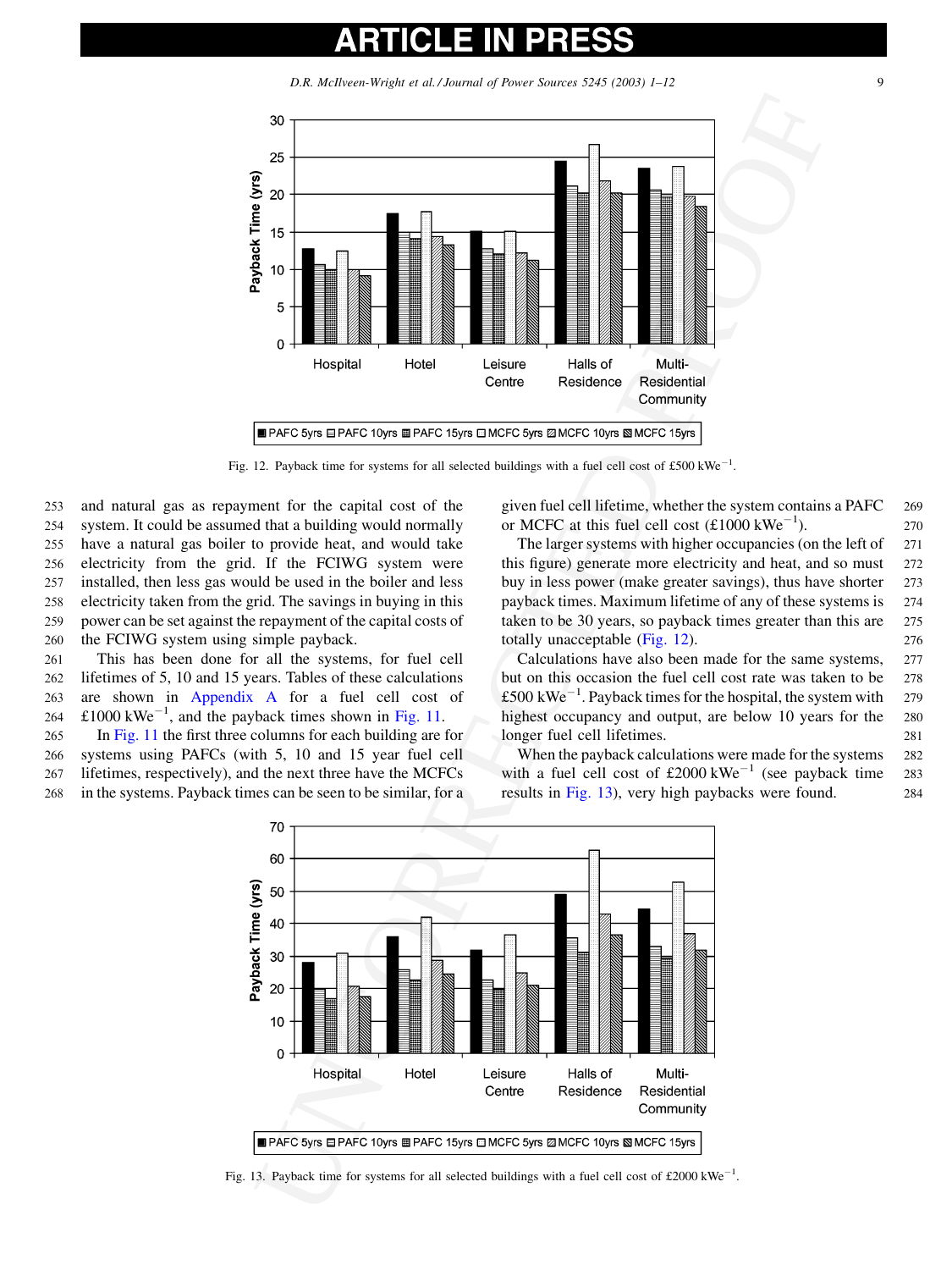### P IN E S  $\bullet$

<span id="page-9-0"></span>10 D.R. McIlveen-Wright et al. / Journal of Power Sources 5245 (2003) 1–12

### Table A.1 Hospital

| Average electricity usage (kWe)<br>Average heat usage (kWth) | 134.1<br>262.6 | 134.1<br>262.6 | 134.1<br>262.6 | 134.1<br>262.6 | 134.1<br>262.6 | 134.1<br>262.6 |
|--------------------------------------------------------------|----------------|----------------|----------------|----------------|----------------|----------------|
| Base case scenario                                           |                |                |                |                |                |                |
| Annual electricity cost $(f)$                                | 57663          | 57663          | 57663          | 57663          | 57663          | 57663          |
| Annual natural gas cost $(f)$                                | 27100          | 27100          | 27100          | 27100          | 27100          | 27100          |
| Total annual energy bill (no CHP) $(E)$                      | 84763          | 84763          | 84763          | 84763          | 84763          | 84763          |
| Second scenario with WIGFC CHP system                        |                |                |                |                |                |                |
| Fuel cell type                                               | PAFC           | PAFC           | PAFC           | <b>MCFC</b>    | <b>MCFC</b>    | <b>MCFC</b>    |
| Fuel cell life (years)                                       | 5              | 10             | 15             | 5              | 10             | 15             |
| Fuel cell size (kWe)                                         | 80             | 80             | 80             | 80             | 80             | 80             |
| Fuel cell occupancy $(\%)$                                   | 84             | 84             | 84             | 84             | 84             | 84             |
| Average electricity generated (kWe)                          | 67             | 67             | 67             | 67             | 67             | 67             |
| Average electricity purchased (kWe)                          | 67.1           | 67.1           | 67.1           | 67.1           | 67.1           | 67.1           |
| Annual cost of electricity purchased $(E)$                   | 28853          | 28853          | 28853          | 28853          | 28853          | 28853          |
| Average recoverable heat from fuel cell (kWth)               | 269            | 269            | 269            | 107            | 107            | 107            |
| Average heat from boiler (kWth)                              | $\Omega$       | $\Omega$       | $\Omega$       | 155.6          | 155.6          | 155.6          |
| Wood used by fuel cell (dry ton per year)                    | 950            | 950            | 950            | 540            | 540            | 540            |
| Annual wood cost $(f)$                                       | 23940          | 23940          | 23940          | 13608          | 13608          | 13608          |
| Annual natural gas cost $(f)$                                | $\theta$       | $\Omega$       | $\mathbf{0}$   | 16058          | 16058          | 16058          |
| Total annual energy bill (with CHP) $(E)$                    | 52793          | 52793          | 52793          | 58519          | 58519          | 58519          |
| Total annual savings $(f)$                                   | 31970          | 31970          | 31970          | 26244          | 26244          | 26244          |
| System capital cost $(f)$                                    | 567879         | 434606         | 392056         | 488448         | 355174         | 312625         |
| Simple payback (years)                                       | 18             | 14             | 12             | 19             | 14             | 12             |
|                                                              |                |                |                |                |                |                |

### 285 4. Conclusions

286 The following conclusions can be made for the FCIWG 287 systems proposed for the five building with different energy 288 demand profiles.

The ECLIPSE process simulator was used to make tech- 289 nical, economic and environmental analyses of LPO bio- 290 mass gasifier/fuel cell cogeneration plants. 291

Efficiencies for these systems were found to depend on 292 plant size, i.e. the larger the electrical output, the more 293

### Table A.2  $H_{\alpha\beta\alpha}$

| Table A.1                                                                                                                                                             |                       |                       |                                              |                |                                                                                                                                                                        |                                         |
|-----------------------------------------------------------------------------------------------------------------------------------------------------------------------|-----------------------|-----------------------|----------------------------------------------|----------------|------------------------------------------------------------------------------------------------------------------------------------------------------------------------|-----------------------------------------|
| Hospital                                                                                                                                                              |                       |                       |                                              |                |                                                                                                                                                                        |                                         |
| Average electricity usage (kWe)<br>Average heat usage (kWth)                                                                                                          | 134.1<br>262.6        | 134.1<br>262.6        | 134.1<br>262.6                               | 134.1<br>262.6 | 134.1<br>262.6                                                                                                                                                         | 134.1<br>262.6                          |
| Base case scenario                                                                                                                                                    |                       |                       |                                              |                |                                                                                                                                                                        |                                         |
| Annual electricity cost $(E)$                                                                                                                                         | 57663                 | 57663                 | 57663                                        | 57663          | 57663                                                                                                                                                                  | 57663                                   |
| Annual natural gas cost $(f)$                                                                                                                                         | 27100                 | 27100                 | 27100                                        | 27100          | 27100                                                                                                                                                                  | 27100                                   |
| Total annual energy bill (no CHP) $(f)$                                                                                                                               | 84763                 | 84763                 | 84763                                        | 84763          | 84763                                                                                                                                                                  | 84763                                   |
| Second scenario with WIGFC CHP system                                                                                                                                 |                       |                       |                                              |                |                                                                                                                                                                        |                                         |
| Fuel cell type                                                                                                                                                        | PAFC                  | PAFC                  | PAFC                                         | <b>MCFC</b>    | <b>MCFC</b>                                                                                                                                                            | <b>MCFC</b>                             |
| Fuel cell life (years)<br>Fuel cell size (kWe)                                                                                                                        | 5<br>80               | 10<br>80              | 15<br>80                                     | 5<br>80        | 10<br>80                                                                                                                                                               | 15<br>80                                |
| Fuel cell occupancy (%)                                                                                                                                               | 84                    | 84                    | 84                                           | 84             | 84                                                                                                                                                                     | 84                                      |
| Average electricity generated (kWe)                                                                                                                                   | 67                    | 67                    | 67                                           | 67             | 67                                                                                                                                                                     | 67                                      |
| Average electricity purchased (kWe)                                                                                                                                   | 67.1                  | 67.1                  | 67.1                                         | 67.1           | 67.1                                                                                                                                                                   | 67.1                                    |
| Annual cost of electricity purchased $(E)$                                                                                                                            | 28853                 | 28853                 | 28853                                        | 28853          | 28853                                                                                                                                                                  | 28853                                   |
| Average recoverable heat from fuel cell (kWth)                                                                                                                        | 269                   | 269                   | 269                                          | 107            | 107                                                                                                                                                                    | 107                                     |
| Average heat from boiler (kWth)                                                                                                                                       | $\mathbf{0}$          | $\mathbf{0}$          | $\boldsymbol{0}$                             | 155.6          | 155.6                                                                                                                                                                  | 155.6                                   |
| Wood used by fuel cell (dry ton per year)                                                                                                                             | 950                   | 950                   | 950                                          | 540            | 540                                                                                                                                                                    | 540                                     |
| Annual wood cost $(f)$<br>Annual natural gas cost $(f)$                                                                                                               | 23940<br>$\mathbf{0}$ | 23940<br>$\mathbf{0}$ | 23940<br>$\mathbf{0}$                        | 13608<br>16058 | 13608<br>16058                                                                                                                                                         | 13608<br>16058                          |
| Total annual energy bill (with CHP) $(f)$                                                                                                                             | 52793                 | 52793                 | 52793                                        | 58519          | 58519                                                                                                                                                                  | 58519                                   |
| Total annual savings $(f)$                                                                                                                                            | 31970                 | 31970                 | 31970                                        | 26244          | 26244                                                                                                                                                                  | 26244                                   |
| System capital cost $(f)$                                                                                                                                             | 567879                | 434606                | 392056                                       | 488448         | 355174                                                                                                                                                                 | 312625                                  |
| Simple payback (years)                                                                                                                                                | 18                    | 14                    | 12                                           | 19             | 14                                                                                                                                                                     | 12                                      |
| taken as £25.20 per dry ton.<br>4. Conclusions<br>The following conclusions can be made for the FCIWG<br>systems proposed for the five building with different energy |                       |                       | mass gasifier/fuel cell cogeneration plants. |                | The ECLIPSE process simulator was used to make tech<br>nical, economic and environmental analyses of LPO bio<br>Efficiencies for these systems were found to depend on |                                         |
| demand profiles.<br>Table A.2                                                                                                                                         |                       |                       |                                              |                | plant size, i.e. the larger the electrical output, the more                                                                                                            |                                         |
| Hotel                                                                                                                                                                 |                       |                       |                                              |                |                                                                                                                                                                        |                                         |
| Average electricity usage (kWe)<br>Average heat usage (kWth)                                                                                                          | 103.9<br>268.1        | 103.9<br>268.1        | 103.9<br>268.1                               | 103.9<br>268.1 | 103.9<br>268.1                                                                                                                                                         |                                         |
| Base case scenario                                                                                                                                                    |                       |                       |                                              |                |                                                                                                                                                                        |                                         |
| Annual electricity cost $(f)$                                                                                                                                         | 44677                 | 44677                 | 44677                                        | 44677          | 44677                                                                                                                                                                  | 44677                                   |
| Annual natural gas cost (£)                                                                                                                                           | 27668                 | 27668                 | 27668                                        | 27668          | 27668                                                                                                                                                                  | 27668                                   |
| Total annual energy bill (no CHP) $(f)$                                                                                                                               | 72345                 | 72345                 | 72345                                        | 72345          | 72345                                                                                                                                                                  | 72345                                   |
| Second scenario with WIGFC CHP system                                                                                                                                 |                       |                       |                                              |                |                                                                                                                                                                        |                                         |
| Fuel cell type                                                                                                                                                        | PAFC                  | PAFC                  | PAFC                                         | <b>MCFC</b>    | <b>MCFC</b>                                                                                                                                                            | <b>MCFC</b>                             |
| Fuel cell life (years)                                                                                                                                                | 5                     | 10                    | 15                                           | 5              | 10                                                                                                                                                                     | 15                                      |
| Fuel cell size (kWe)                                                                                                                                                  | 38                    | 38                    | 38                                           | 38             | 38                                                                                                                                                                     | 38                                      |
| Fuel cell occupancy $(\%)$                                                                                                                                            | 68                    | 68                    | 68                                           | 68             | 68                                                                                                                                                                     | 68                                      |
| Average electricity generated (kWe)                                                                                                                                   | 26                    | 26                    | 26                                           | 26             | 26                                                                                                                                                                     | 26                                      |
| Average electricity purchased (kWe)<br>Annual cost of electricity purchased $(E)$                                                                                     | 77.9<br>33497         | 77.9<br>33497         | 77.9<br>33497                                | 77.9<br>33497  | 77.9<br>33497                                                                                                                                                          | 33497                                   |
| Average recoverable heat from fuel cell (kWth)                                                                                                                        | 133                   | 133                   | 133                                          | 53             | 53                                                                                                                                                                     | 53                                      |
| Average heat from boiler (kWth)                                                                                                                                       | 135.1                 | 135.1                 | 135.1                                        | 215.1          | 215.1                                                                                                                                                                  |                                         |
| Wood used by fuel cell (dry ton per year)                                                                                                                             | 470                   | 470                   | 470                                          | 266            | 266                                                                                                                                                                    | 266                                     |
| Annual wood cost $(f)$                                                                                                                                                | 11844                 | 11844                 | 11844                                        | 6703           | 6703                                                                                                                                                                   | 6703                                    |
| Annual natural gas cost $(E)$                                                                                                                                         | 13942                 | 13942                 | 13942                                        | 22198          | 22198                                                                                                                                                                  | 22198                                   |
| Total annual energy bill (with CHP) $(f)$                                                                                                                             | 59283                 | 59283                 | 59283                                        | 62399          | 62399                                                                                                                                                                  | 62399                                   |
| Total annual savings $(E)$                                                                                                                                            | 13062                 | 13062                 | 13062                                        | 9946           | 9946                                                                                                                                                                   | 103.9<br>268.1<br>77.9<br>215.1<br>9946 |
|                                                                                                                                                                       |                       |                       |                                              |                |                                                                                                                                                                        |                                         |
|                                                                                                                                                                       |                       |                       |                                              |                |                                                                                                                                                                        |                                         |
|                                                                                                                                                                       |                       |                       |                                              |                |                                                                                                                                                                        |                                         |
|                                                                                                                                                                       |                       |                       |                                              |                |                                                                                                                                                                        |                                         |
|                                                                                                                                                                       |                       |                       |                                              |                |                                                                                                                                                                        |                                         |
|                                                                                                                                                                       |                       |                       |                                              |                |                                                                                                                                                                        |                                         |
|                                                                                                                                                                       |                       |                       |                                              |                |                                                                                                                                                                        |                                         |
|                                                                                                                                                                       |                       |                       |                                              |                |                                                                                                                                                                        |                                         |
|                                                                                                                                                                       |                       |                       |                                              |                |                                                                                                                                                                        |                                         |
|                                                                                                                                                                       |                       |                       |                                              |                |                                                                                                                                                                        |                                         |
|                                                                                                                                                                       |                       |                       |                                              |                |                                                                                                                                                                        |                                         |
|                                                                                                                                                                       |                       |                       |                                              |                |                                                                                                                                                                        |                                         |
|                                                                                                                                                                       |                       |                       |                                              |                |                                                                                                                                                                        |                                         |
|                                                                                                                                                                       |                       |                       |                                              |                |                                                                                                                                                                        |                                         |
| System capital cost $(f)$<br>Simple payback (years)                                                                                                                   | 308749<br>24          | 242712<br>19          | 221628<br>17                                 | 256093<br>26   | 190055<br>19                                                                                                                                                           | 168971<br>17                            |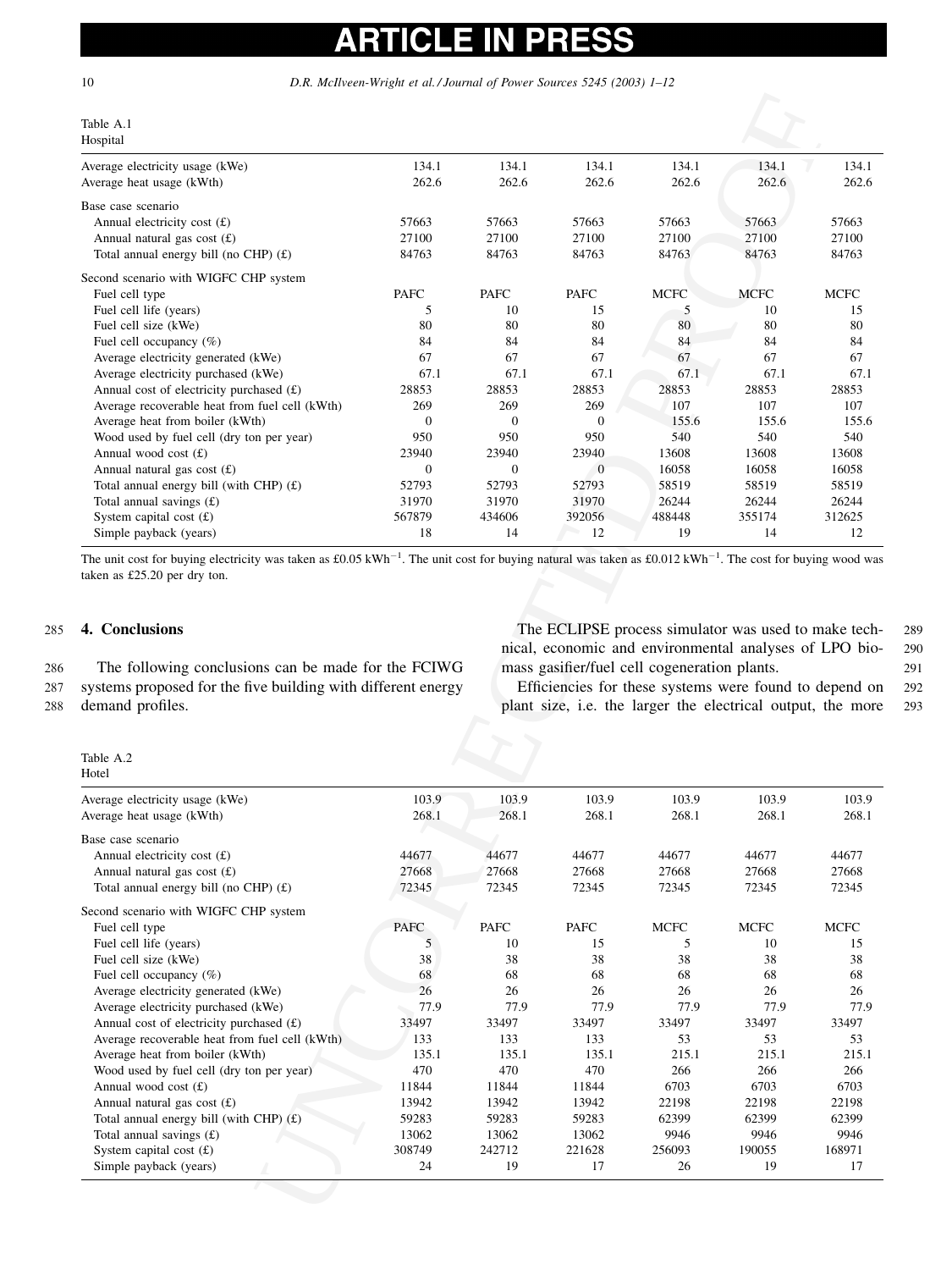### P E CI

D.R. McIlveen-Wright et al. / Journal of Power Sources 5245 (2003) 1–12 11

### Table A.3 Leisure centre

| Average electricity usage (kWe)                | 66.6   | 66.6   | 66.6   | 66.6        | 66.6        | 66.6        |
|------------------------------------------------|--------|--------|--------|-------------|-------------|-------------|
| Average heat usage (kWth)                      | 202.7  | 202.7  | 202.7  | 202.7       | 202.7       | 202.7       |
| Base case scenario                             |        |        |        |             |             |             |
| Annual electricity cost $(f)$                  | 28638  | 28638  | 28638  | 28638       | 28638       | 28638       |
| Annual natural gas cost $(f)$                  | 20919  | 20919  | 20919  | 20919       | 20919       | 20919       |
| Total annual energy bill (no CHP) $(f)$        | 49557  | 49557  | 49557  | 49557       | 49557       | 49557       |
| Second scenario with WIGFC CHP system          |        |        |        |             |             |             |
| Fuel cell type                                 | PAFC   | PAFC   | PAFC   | <b>MCFC</b> | <b>MCFC</b> | <b>MCFC</b> |
| Fuel cell life (years)                         | 5      | 10     | 15     | 5           | 10          | 15          |
| Fuel cell size (kWe)                           | 54     | 54     | 54     | 54          | 54          | 54          |
| Fuel cell occupancy $(\%)$                     | 74     | 74     | 74     | 74          | 74          | 74          |
| Average electricity generated (kWe)            | 40     | 40     | 40     | 40          | 40          | 40          |
| Average electricity purchased (kWe)            | 26.6   | 26.6   | 26.6   | 26.6        | 26.6        | 26.6        |
| Annual cost of electricity purchased $(E)$     | 11438  | 11438  | 11438  | 11438       | 11438       | 11438       |
| Average recoverable heat from fuel cell (kWth) | 184    | 184    | 184    | 73          | 73          | 73          |
| Average heat from boiler (kWth)                | 18.7   | 18.7   | 18.7   | 129.7       | 129.7       | 129.7       |
| Wood used by fuel cell (dry ton per year)      | 650    | 650    | 650    | 370         | 370         | 370         |
| Annual wood cost $(f)$                         | 16380  | 16380  | 16380  | 9324        | 9324        | 9324        |
| Annual natural gas cost $(f)$                  | 1930   | 1930   | 1930   | 13385       | 13385       | 13385       |
| Total annual energy bill (with CHP) $(f)$      | 29748  | 29748  | 29748  | 34417       | 34417       | 34417       |
| Total annual savings $(f)$                     | 19809  | 19809  | 19809  | 15410       | 15410       | 15410       |
| System capital cost $(E)$                      | 409153 | 317827 | 288669 | 343478      | 252152      | 222994      |
| Simple payback (years)                         | 21     | 16     | 15     | 22          | 16          | 14          |

294 efficient the plant. The electrical efficiency of the LPO 295 biomass gasifier/PAFC CHP system decreases with electri-

296 cal output from 15.4 to 13.7% as the overall energy effi-

297 ciency, including low grade heat, falls from 66.6 to 64.9%.

298 These efficiencies could be improved if drier feedstock is

299 used, or the wood can be dried without diverting energy from

 $300$  the system.  $CO<sub>2</sub>$  emissions increase from 2420 to 2720 g

 $kWh^{-1}$  as the electrical output decreases. Other emissions 301 are negligible.  $302$ 

The CHP system using the integrated LPO biomass gasifier 303 and MCFC had an electrical efficiency of 26.8%, dropping to 304 24.8% as the electrical output falls. The overall energy 305 efficiency falls from 62.6 to 60.7%, and  $CO_2$  emissions 306 increase from 1420 to 1530 g  $kWh^{-1}$  as the electrical output 307

### Table A.4 Halls of residence

| Leisure centre                                                                                                                                                                                                                                                                                                                                                                  |               |               |                 |                                                                                                                                                                                                                                                                                                                   |               |                        |
|---------------------------------------------------------------------------------------------------------------------------------------------------------------------------------------------------------------------------------------------------------------------------------------------------------------------------------------------------------------------------------|---------------|---------------|-----------------|-------------------------------------------------------------------------------------------------------------------------------------------------------------------------------------------------------------------------------------------------------------------------------------------------------------------|---------------|------------------------|
| Average electricity usage (kWe)<br>Average heat usage (kWth)                                                                                                                                                                                                                                                                                                                    | 66.6<br>202.7 | 66.6<br>202.7 | 66.6<br>202.7   | 66.6<br>202.7                                                                                                                                                                                                                                                                                                     | 66.6<br>202.7 | 66.6<br>202.7          |
| Base case scenario                                                                                                                                                                                                                                                                                                                                                              |               |               |                 |                                                                                                                                                                                                                                                                                                                   |               |                        |
| Annual electricity cost $(f)$                                                                                                                                                                                                                                                                                                                                                   | 28638         | 28638         | 28638           | 28638                                                                                                                                                                                                                                                                                                             | 28638         | 28638                  |
| Annual natural gas cost $(E)$                                                                                                                                                                                                                                                                                                                                                   | 20919         | 20919         | 20919           | 20919                                                                                                                                                                                                                                                                                                             | 20919         | 20919                  |
| Total annual energy bill (no CHP) (£)                                                                                                                                                                                                                                                                                                                                           | 49557         | 49557         | 49557           | 49557                                                                                                                                                                                                                                                                                                             | 49557         | 49557                  |
| Second scenario with WIGFC CHP system                                                                                                                                                                                                                                                                                                                                           |               |               |                 |                                                                                                                                                                                                                                                                                                                   |               |                        |
| Fuel cell type                                                                                                                                                                                                                                                                                                                                                                  | PAFC          | PAFC          | PAFC            | <b>MCFC</b>                                                                                                                                                                                                                                                                                                       | <b>MCFC</b>   | <b>MCFC</b>            |
| Fuel cell life (years)                                                                                                                                                                                                                                                                                                                                                          | 5             | 10            | 15              | 5                                                                                                                                                                                                                                                                                                                 | 10            | 15                     |
| Fuel cell size (kWe)                                                                                                                                                                                                                                                                                                                                                            | 54            | 54            | 54              | 54                                                                                                                                                                                                                                                                                                                | 54            | 54                     |
| Fuel cell occupancy (%)                                                                                                                                                                                                                                                                                                                                                         | 74            | 74            | 74              | 74                                                                                                                                                                                                                                                                                                                | 74            | 74                     |
| Average electricity generated (kWe)                                                                                                                                                                                                                                                                                                                                             | 40            | 40            | 40              | 40                                                                                                                                                                                                                                                                                                                | 40            | 40                     |
| Average electricity purchased (kWe)<br>Annual cost of electricity purchased $(E)$                                                                                                                                                                                                                                                                                               | 26.6<br>11438 | 26.6<br>11438 | 26.6<br>11438   | 26.6<br>11438                                                                                                                                                                                                                                                                                                     | 26.6<br>11438 | 26.6<br>11438          |
| Average recoverable heat from fuel cell (kWth)                                                                                                                                                                                                                                                                                                                                  | 184           | 184           | 184             | 73                                                                                                                                                                                                                                                                                                                | 73            | 73                     |
| Average heat from boiler (kWth)                                                                                                                                                                                                                                                                                                                                                 | 18.7          | 18.7          | 18.7            | 129.7                                                                                                                                                                                                                                                                                                             | 129.7         | 129.7                  |
| Wood used by fuel cell (dry ton per year)                                                                                                                                                                                                                                                                                                                                       | 650           | 650           | 650             | 370                                                                                                                                                                                                                                                                                                               | 370           | 370                    |
| Annual wood cost $(f)$                                                                                                                                                                                                                                                                                                                                                          | 16380         | 16380         | 16380           | 9324                                                                                                                                                                                                                                                                                                              | 9324          | 9324                   |
| Annual natural gas cost $(f)$                                                                                                                                                                                                                                                                                                                                                   | 1930          | 1930          | 1930            | 13385                                                                                                                                                                                                                                                                                                             | 13385         | 13385                  |
| Total annual energy bill (with CHP) $(f)$                                                                                                                                                                                                                                                                                                                                       | 29748         | 29748         | 29748           | 34417                                                                                                                                                                                                                                                                                                             | 34417         | 34417                  |
| Total annual savings $(E)$                                                                                                                                                                                                                                                                                                                                                      | 19809         | 19809         | 19809           | 15410                                                                                                                                                                                                                                                                                                             | 15410         | 15410                  |
| System capital cost $(f)$                                                                                                                                                                                                                                                                                                                                                       | 409153        | 317827        | 288669          | 343478                                                                                                                                                                                                                                                                                                            | 252152        | 222994                 |
| Simple payback (years)                                                                                                                                                                                                                                                                                                                                                          | 21            | 16            | 15              | 22                                                                                                                                                                                                                                                                                                                | 16            | 14                     |
| efficient the plant. The electrical efficiency of the LPO<br>biomass gasifier/PAFC CHP system decreases with electri-<br>cal output from 15.4 to 13.7% as the overall energy effi-<br>ciency, including low grade heat, falls from 66.6 to 64.9%.<br>These efficiencies could be improved if drier feedstock is<br>used, or the wood can be dried without diverting energy from |               |               | are negligible. | $kWh^{-1}$ as the electrical output decreases. Other emissions<br>The CHP system using the integrated LPO biomass gasifier<br>and MCFC had an electrical efficiency of 26.8%, dropping to<br>24.8% as the electrical output falls. The overall energy<br>efficiency falls from 62.6 to 60.7%, and $CO2$ emissions |               |                        |
| Table A.4                                                                                                                                                                                                                                                                                                                                                                       |               |               |                 | increase from 1420 to 1530 g $kWh^{-1}$ as the electrical outpu                                                                                                                                                                                                                                                   |               |                        |
|                                                                                                                                                                                                                                                                                                                                                                                 |               |               |                 |                                                                                                                                                                                                                                                                                                                   |               |                        |
|                                                                                                                                                                                                                                                                                                                                                                                 | 70.5<br>167.3 | 70.5<br>167.3 | 70.5<br>167.3   | 70.5<br>167.3                                                                                                                                                                                                                                                                                                     | 70.5<br>167.3 |                        |
| Halls of residence<br>Average electricity usage (kWe)<br>Base case scenario                                                                                                                                                                                                                                                                                                     |               |               |                 |                                                                                                                                                                                                                                                                                                                   |               |                        |
| Annual electricity cost $(f)$                                                                                                                                                                                                                                                                                                                                                   | 30315         | 30315         | 30315           | 30315                                                                                                                                                                                                                                                                                                             | 30315         | 30315                  |
| Annual natural gas cost $(f)$                                                                                                                                                                                                                                                                                                                                                   | 17265         | 17265         | 17265           | 17265                                                                                                                                                                                                                                                                                                             | 17265         | 17265                  |
| Total annual energy bill (no CHP) $(f)$                                                                                                                                                                                                                                                                                                                                         | 47580         | 47580         | 47580           | 47580                                                                                                                                                                                                                                                                                                             | 47580         | 70.5<br>167.3<br>47580 |
|                                                                                                                                                                                                                                                                                                                                                                                 |               |               |                 |                                                                                                                                                                                                                                                                                                                   |               |                        |
| Fuel cell type                                                                                                                                                                                                                                                                                                                                                                  | PAFC          | PAFC          | PAFC            | <b>MCFC</b>                                                                                                                                                                                                                                                                                                       | <b>MCFC</b>   | <b>MCFC</b>            |
| Fuel cell life (years)                                                                                                                                                                                                                                                                                                                                                          | 5             | 10            | 15              | 5                                                                                                                                                                                                                                                                                                                 | 10            | 15                     |
| Fuel cell size (kWe)                                                                                                                                                                                                                                                                                                                                                            | 28            | 28            | 28              | 28                                                                                                                                                                                                                                                                                                                | 28            | 28                     |
| Fuel cell occupancy $(\%)$                                                                                                                                                                                                                                                                                                                                                      | 50            | 50            | 50              | 50                                                                                                                                                                                                                                                                                                                | 50            | 50                     |
| Average electricity generated (kWe)                                                                                                                                                                                                                                                                                                                                             | 14            | 14            | 14              | 14                                                                                                                                                                                                                                                                                                                | 14            | 14                     |
| Average electricity purchased (kWe)                                                                                                                                                                                                                                                                                                                                             | 56.5          | 56.5          | 56.5            | 56.5                                                                                                                                                                                                                                                                                                              | 56.5          |                        |
| Annual cost of electricity purchased $(E)$                                                                                                                                                                                                                                                                                                                                      | 24295         | 24295         | 24295           | 24295<br>39                                                                                                                                                                                                                                                                                                       | 24295<br>39   | 24295                  |
| Average recoverable heat from fuel cell (kWth)<br>Average heat from boiler (kWth)                                                                                                                                                                                                                                                                                               | 101<br>66.3   | 101<br>66.3   | 101<br>66.3     | 128.3                                                                                                                                                                                                                                                                                                             | 128.3         | 39                     |
| the system. $CO2$ emissions increase from 2420 to 2720 g<br>Average heat usage (kWth)<br>Second scenario with WIGFC CHP system<br>Wood used by fuel cell (dry ton per year)                                                                                                                                                                                                     | 356           | 356           | 356             | 197                                                                                                                                                                                                                                                                                                               | 197           | 56.5<br>128.3<br>197   |
| Annual wood cost $(f)$                                                                                                                                                                                                                                                                                                                                                          | 8971          | 8971          | 8971            | 4964                                                                                                                                                                                                                                                                                                              | 4964          | 4964                   |
| Annual natural gas cost $(E)$                                                                                                                                                                                                                                                                                                                                                   | 6842          | 6842          | 6842            | 13241                                                                                                                                                                                                                                                                                                             | 13241         | 13241                  |
| Total annual energy bill (with CHP) $(f)$                                                                                                                                                                                                                                                                                                                                       | 40108         | 40108         | 40108           | 42500                                                                                                                                                                                                                                                                                                             | 42500         | 42500                  |
| Total annual savings $(f)$                                                                                                                                                                                                                                                                                                                                                      | 7472          | 7472          | 7472            | 5080                                                                                                                                                                                                                                                                                                              | 5080          | 5080                   |
| System capital cost $(f)$<br>Simple payback (years)                                                                                                                                                                                                                                                                                                                             | 243395<br>33  | 194077<br>26  | 178159<br>24    | 196485<br>39                                                                                                                                                                                                                                                                                                      | 146627<br>29  | 130710<br>26           |